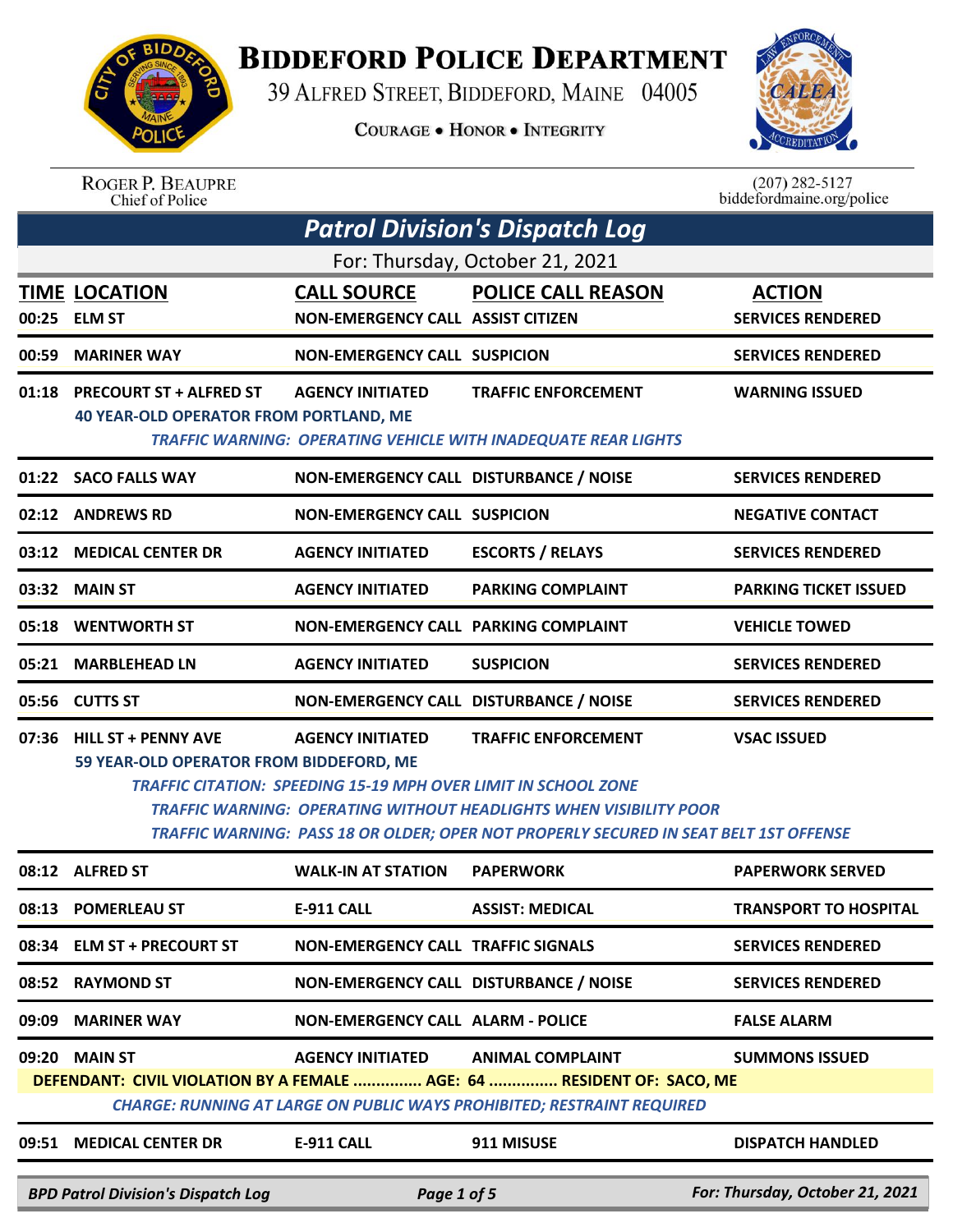| 10:06 | <b>TIME LOCATION</b><br><b>BACON ST</b>                                                           | <b>CALL SOURCE</b><br>E-911 CALL                                                 | <b>POLICE CALL REASON</b><br><b>FIGHTS</b>                                                                                                                                            | <b>ACTION</b><br><b>REPORT TAKEN</b> |
|-------|---------------------------------------------------------------------------------------------------|----------------------------------------------------------------------------------|---------------------------------------------------------------------------------------------------------------------------------------------------------------------------------------|--------------------------------------|
|       | 10:44 RAYMOND ST                                                                                  | NON-EMERGENCY CALL DISTURBANCE / NOISE                                           |                                                                                                                                                                                       | <b>SERVICES RENDERED</b>             |
|       | 10:52 ALFRED ST<br><b>CHARGE: PASSING STOPPED SCHOOL BUS</b>                                      | <b>AGENCY INITIATED</b>                                                          | <b>PAPERWORK</b><br>DEFENDANT: CEDICK LELO NKUENIAS  AGE: 35  RESIDENT OF: SCARBOROUGH, ME                                                                                            | <b>SUMMONS ISSUED</b>                |
|       | 10:54 ALFRED ST                                                                                   | <b>WALK-IN AT STATION</b>                                                        | <b>HARASSMENT</b>                                                                                                                                                                     | <b>SERVICES RENDERED</b>             |
|       | 11:03 POOL ST<br>47 YEAR-OLD OPERATOR FROM BIDDEFORD, ME                                          | <b>AGENCY INITIATED</b><br><b>TRAFFIC WARNING: SPEEDING 1-9 MPH OVER LIMIT</b>   | <b>TRAFFIC ENFORCEMENT</b><br><b>TRAFFIC CITATION: FAILING TO PRODUCE EVIDENCE OF VEHICLE INSURANCE</b><br><b>TRAFFIC WARNING: FAILING TO NOTIFY STATE OF NAME AND ADDRESS CHANGE</b> | <b>VSAC ISSUED</b>                   |
|       | 11:13 POOL ST<br>22 YEAR-OLD OPERATOR FROM EDISON, NJ                                             | <b>AGENCY INITIATED</b><br><b>TRAFFIC WARNING: SPEEDING 10-14 MPH OVER LIMIT</b> | <b>TRAFFIC ENFORCEMENT</b>                                                                                                                                                            | <b>WARNING ISSUED</b>                |
|       | 11:23 POOL ST + MEETINGHOUSE R AGENCY INITIATED<br><b>41 YEAR-OLD OPERATOR FROM BIDDEFORD, ME</b> | <b>TRAFFIC CITATION: SPEEDING 10-14 MPH OVER LIMIT</b>                           | <b>TRAFFIC ENFORCEMENT</b><br><b>TRAFFIC WARNING: FAILURE TO MAINTAIN CONTROL OF MOTOR VEHICLE</b>                                                                                    | <b>VSAC ISSUED</b>                   |
|       | 11:36 POOL ST + MEETINGHOUSE R AGENCY INITIATED<br>37 YEAR-OLD OPERATOR FROM BATH, ME             | <b>TRAFFIC WARNING: SPEEDING 10-14 MPH OVER LIMIT</b>                            | <b>TRAFFIC ENFORCEMENT</b><br><b>TRAFFIC WARNING: FAILING TO NOTIFY STATE OF NAME AND ADDRESS CHANGE</b>                                                                              | <b>WARNING ISSUED</b>                |
| 11:44 | <b>WEST COLE RD</b>                                                                               | <b>WALK-IN AT STATION</b>                                                        | <b>MENTAL ILLNESS CASES</b>                                                                                                                                                           | <b>NEGATIVE CONTACT</b>              |
|       | 11:45 POOL ST<br>27 YEAR-OLD OPERATOR FROM LYMAN, ME                                              | <b>AGENCY INITIATED</b><br><b>TRAFFIC WARNING: SPEEDING 10-14 MPH OVER LIMIT</b> | <b>TRAFFIC ENFORCEMENT</b>                                                                                                                                                            | <b>WARNING ISSUED</b>                |
|       | 11:50 POOL ST<br>51 YEAR-OLD OPERATOR FROM BIDDEFORD, ME                                          | <b>AGENCY INITIATED</b><br><b>TRAFFIC WARNING: SPEEDING 1-9 MPH OVER LIMIT</b>   | <b>TRAFFIC ENFORCEMENT</b>                                                                                                                                                            | <b>WARNING ISSUED</b>                |
|       | 11:52 ELM ST                                                                                      | <b>AGENCY INITIATED</b>                                                          | <b>PAPERWORK</b>                                                                                                                                                                      | <b>PAPERWORK SERVED</b>              |
| 11:53 | <b>SULLIVAN ST + BACON ST</b>                                                                     | <b>NON-EMERGENCY CALL SUSPICION</b>                                              |                                                                                                                                                                                       | <b>SERVICES RENDERED</b>             |
|       | 11:57 POOL ST<br>24 YEAR-OLD OPERATOR FROM SCARBOROUGH, ME                                        | <b>AGENCY INITIATED</b><br><b>TRAFFIC WARNING: SPEEDING 1-9 MPH OVER LIMIT</b>   | <b>TRAFFIC ENFORCEMENT</b>                                                                                                                                                            | <b>WARNING ISSUED</b>                |
| 12:06 | <b>POOL ST</b><br>20 YEAR-OLD OPERATOR FROM DURHAM, ME                                            | <b>AGENCY INITIATED</b><br><b>TRAFFIC WARNING: FAILURE TO REGISTER VEHICLE</b>   | <b>TRAFFIC ENFORCEMENT</b><br><b>TRAFFIC WARNING: OPERATE VEHICLE W/O VALID INSPECTION CERTIFICATE</b>                                                                                | <b>WARNING ISSUED</b>                |

*BPD Patrol Division's Dispatch Log Page 2 of 5 For: Thursday, October 21, 2021*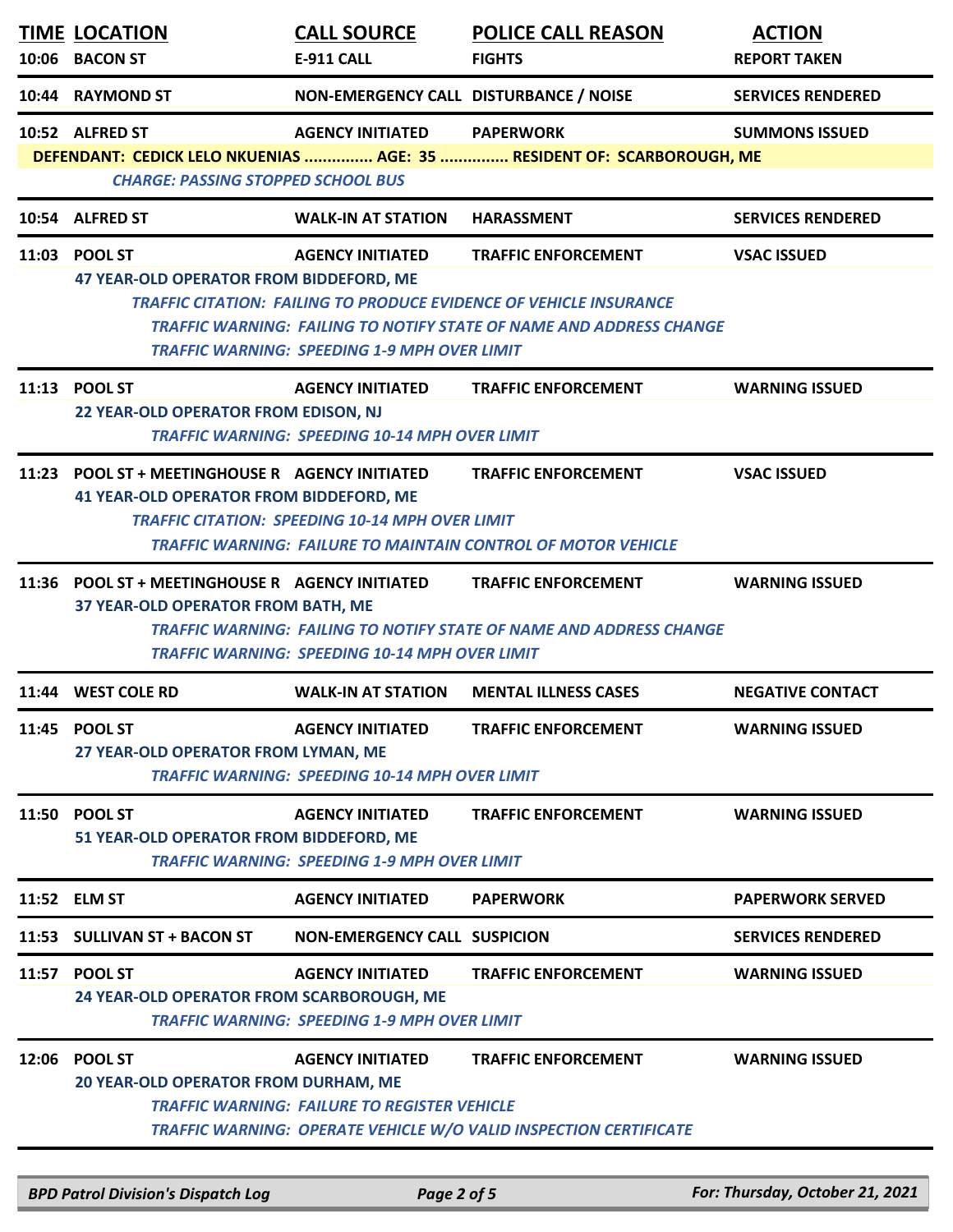| 12:13 | <b>TIME LOCATION</b><br>POOL ST + HIDDEN FARM RD AGENCY INITIATED<br>22 YEAR-OLD OPERATOR FROM ROCHESTER, NH | <b>CALL SOURCE</b><br><b>TRAFFIC CITATION: SPEEDING 15-19 MPH OVER LIMIT</b>                                                                      | <b>POLICE CALL REASON</b><br><b>TRAFFIC ENFORCEMENT</b>                                                                                                                               | <b>ACTION</b><br><b>VSAC ISSUED</b> |
|-------|--------------------------------------------------------------------------------------------------------------|---------------------------------------------------------------------------------------------------------------------------------------------------|---------------------------------------------------------------------------------------------------------------------------------------------------------------------------------------|-------------------------------------|
|       | 12:24 POOL ST<br>20 YEAR-OLD OPERATOR FROM BIDDEFORD, ME                                                     | <b>AGENCY INITIATED</b><br><b>TRAFFIC WARNING: FAILING TO CARRY VEHICLE REGISTRATION</b><br><b>TRAFFIC WARNING: SPEEDING 10-14 MPH OVER LIMIT</b> | <b>TRAFFIC ENFORCEMENT</b><br><b>TRAFFIC CITATION: FAILING TO PRODUCE EVIDENCE OF VEHICLE INSURANCE</b><br><b>TRAFFIC WARNING: FAILING TO NOTIFY STATE OF NAME AND ADDRESS CHANGE</b> | <b>VSAC ISSUED</b>                  |
|       | 12:38 POOL ST<br>70 YEAR-OLD OPERATOR FROM BIDDEFORD, ME                                                     | <b>AGENCY INITIATED</b><br><b>TRAFFIC CITATION: SPEEDING 15-19 MPH OVER LIMIT</b>                                                                 | <b>TRAFFIC ENFORCEMENT</b>                                                                                                                                                            | <b>VSAC ISSUED</b>                  |
|       | 12:48 POOL ST + SEVIGNY AVE<br><b>40 YEAR-OLD OPERATOR FROM SPRINGFIELD, MA</b>                              | <b>AGENCY INITIATED</b><br><b>TRAFFIC WARNING: SPEEDING 10-14 MPH OVER LIMIT</b>                                                                  | <b>TRAFFIC ENFORCEMENT</b>                                                                                                                                                            | <b>WARNING ISSUED</b>               |
| 12:50 | CLIFFORD ST + TIBBETTS AVE WALK-IN AT STATION                                                                |                                                                                                                                                   | <b>ARTICLES LOST/FOUND</b>                                                                                                                                                            | <b>REPORT TAKEN</b>                 |
| 12:57 | <b>POOL ST</b><br>49 YEAR-OLD OPERATOR FROM OLD ORCHARD BEACH, ME                                            | <b>AGENCY INITIATED</b><br><b>TRAFFIC WARNING: SPEEDING 10-14 MPH OVER LIMIT</b>                                                                  | <b>TRAFFIC ENFORCEMENT</b>                                                                                                                                                            | <b>WARNING ISSUED</b>               |
|       | 13:02 POOL ST + HIDDEN FARM RD AGENCY INITIATED<br>22 YEAR-OLD OPERATOR FROM LISBON, NH                      | <b>TRAFFIC CITATION: SPEEDING 10-14 MPH OVER LIMIT</b>                                                                                            | <b>TRAFFIC ENFORCEMENT</b>                                                                                                                                                            | <b>VSAC ISSUED</b>                  |
| 13:16 | POOL ST + MEETINGHOUSE R AGENCY INITIATED<br><b>42 YEAR-OLD OPERATOR FROM HOLLIS, ME</b>                     | <b>TRAFFIC CITATION: SPEEDING 10-14 MPH OVER LIMIT</b>                                                                                            | <b>TRAFFIC ENFORCEMENT</b><br><b>TRAFFIC CITATION: FAILING TO PRODUCE EVIDENCE OF VEHICLE INSURANCE</b>                                                                               | <b>VSAC ISSUED</b>                  |
|       | 13:29 POOL ST + MARBLEHEAD LN<br>37 YEAR-OLD OPERATOR FROM PIGEON FORGE, TN                                  | <b>AGENCY INITIATED</b><br><b>TRAFFIC WARNING: SPEEDING 10-14 MPH OVER LIMIT</b>                                                                  | <b>TRAFFIC ENFORCEMENT</b>                                                                                                                                                            | <b>WARNING ISSUED</b>               |
|       |                                                                                                              | NON-EMERGENCY CALL CIVIL COMPLAINT                                                                                                                |                                                                                                                                                                                       | <b>REFERRED OTHER AGENCY</b>        |
| 13:37 | <b>BIRCH ST</b>                                                                                              |                                                                                                                                                   |                                                                                                                                                                                       |                                     |
| 13:37 | <b>ALFRED ST</b>                                                                                             | <b>WALK-IN AT STATION</b>                                                                                                                         | <b>PARKING COMPLAINT</b>                                                                                                                                                              | <b>SERVICES RENDERED</b>            |
| 13:40 | <b>POOL ST + HIDDEN FARM RD AGENCY INITIATED</b><br><b>18 YEAR-OLD OPERATOR FROM SACO, ME</b>                | <b>TRAFFIC WARNING: FAILURE TO REGISTER VEHICLE</b><br><b>TRAFFIC WARNING: MOTOR VEHICLE FOLLOWING TOO CLOSE</b>                                  | <b>TRAFFIC ENFORCEMENT</b>                                                                                                                                                            | <b>WARNING ISSUED</b>               |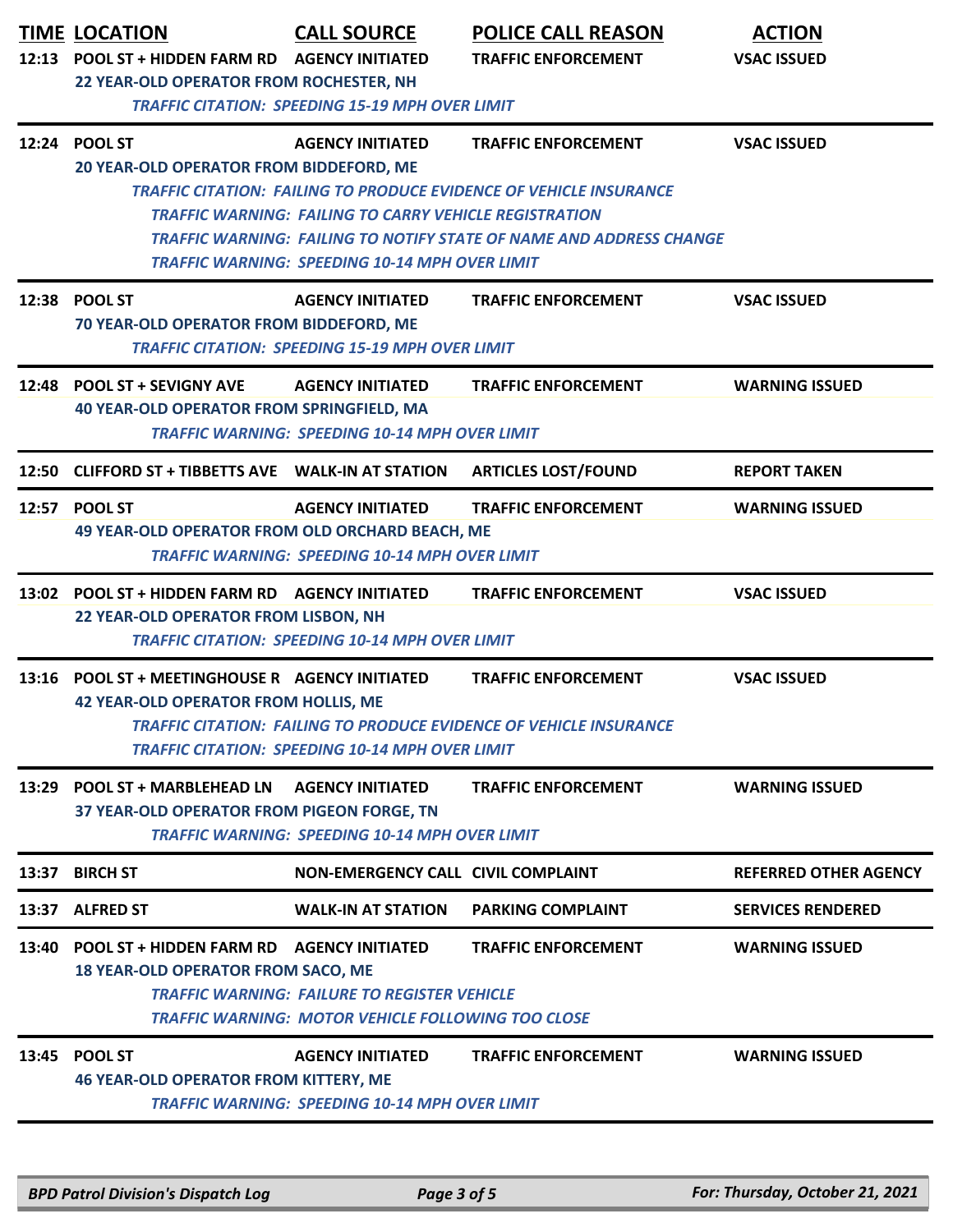|       | <b>TIME LOCATION</b><br>13:52 POOL ST<br>35 YEAR-OLD OPERATOR FROM BIDDEFORD, ME                  | <b>CALL SOURCE</b><br><b>AGENCY INITIATED</b><br><b>TRAFFIC CITATION: SPEEDING 10-14 MPH OVER LIMIT</b> | <b>POLICE CALL REASON</b><br><b>TRAFFIC ENFORCEMENT</b>                                                 | <b>ACTION</b><br><b>VSAC ISSUED</b> |
|-------|---------------------------------------------------------------------------------------------------|---------------------------------------------------------------------------------------------------------|---------------------------------------------------------------------------------------------------------|-------------------------------------|
|       | 14:06 GUINEA RD<br><b>30 YEAR-OLD OPERATOR FROM BIDDEFORD, ME</b>                                 | <b>AGENCY INITIATED</b><br><b>TRAFFIC CITATION: SPEEDING 15-19 MPH OVER LIMIT</b>                       | <b>TRAFFIC ENFORCEMENT</b>                                                                              | <b>VSAC ISSUED</b>                  |
| 14:09 | <b>WEST ST + GUINEA RD</b>                                                                        | <b>AGENCY INITIATED</b>                                                                                 | <b>TRAFFIC ENFORCEMENT</b>                                                                              | <b>NO VIOLATION</b>                 |
|       | 14:10 ALFRED ST + ELM ST                                                                          | <b>AGENCY INITIATED</b>                                                                                 | <b>OUT FOR FOLLOW UP</b>                                                                                | <b>SERVICES RENDERED</b>            |
| 14:15 | <b>GUINEA RD + ROCKWOOD DR AGENCY INITIATED</b><br><b>67 YEAR-OLD OPERATOR FROM BIDDEFORD, ME</b> | <b>TRAFFIC CITATION: SPEEDING 10-14 MPH OVER LIMIT</b>                                                  | <b>TRAFFIC ENFORCEMENT</b><br>TRAFFIC WARNING: FAILING TO NOTIFY STATE OF NAME AND ADDRESS CHANGE       | <b>VSAC ISSUED</b>                  |
|       | 14:15 HIGH ST                                                                                     | <b>OTHER</b>                                                                                            | <b>ASSIST OTHER AGENCY</b>                                                                              | <b>SERVICES RENDERED</b>            |
|       | 14:24 HILL ST + MAIN ST                                                                           | <b>WALK-IN AT STATION</b>                                                                               | <b>ANIMAL COMPLAINT</b>                                                                                 | <b>SERVICES RENDERED</b>            |
| 14:37 | <b>ALFRED ST</b>                                                                                  | NON-EMERGENCY CALL DISTURBANCE / NOISE                                                                  |                                                                                                         | <b>REPORT TAKEN</b>                 |
| 14:39 | <b>HILL ST + HILLSIDE AVE</b><br>22 YEAR-OLD OPERATOR FROM BIDDEFORD, ME                          | <b>AGENCY INITIATED</b><br><b>TRAFFIC WARNING: SPEEDING 1-9 MPH OVER LIMIT</b>                          | <b>TRAFFIC ENFORCEMENT</b><br><b>TRAFFIC CITATION: FAILING TO PRODUCE EVIDENCE OF VEHICLE INSURANCE</b> | <b>VSAC ISSUED</b>                  |
| 14:53 | <b>WENTWORTH ST</b>                                                                               | <b>NON-EMERGENCY CALL SUSPICION</b>                                                                     |                                                                                                         | <b>SERVICES RENDERED</b>            |
|       | 15:18 ELM ST + PRECOURT ST                                                                        | <b>NON-EMERGENCY CALL ROAD HAZARD</b>                                                                   |                                                                                                         | <b>NO ACTION REQUIRED</b>           |
|       | 15:41 CLEAVES ST                                                                                  | <b>WALK-IN AT STATION</b>                                                                               | <b>PAPERWORK</b>                                                                                        | <b>SERVICES RENDERED</b>            |
|       | 15:45 CATHEDRAL OAKS DR                                                                           | <b>RADIO</b>                                                                                            | <b>POLICE DETAIL</b>                                                                                    | <b>SERVICES RENDERED</b>            |
|       | 16:44 SOUTH ST                                                                                    | <b>NON-EMERGENCY CALL CHECK WELFARE</b>                                                                 |                                                                                                         | <b>SERVICES RENDERED</b>            |
|       | 16:48 POOL ST + DECARY RD<br>24 YEAR-OLD OPERATOR FROM YARMOUTH, ME                               | <b>AGENCY INITIATED</b><br><b>TRAFFIC WARNING: SPEEDING 10-14 MPH OVER LIMIT</b>                        | <b>TRAFFIC ENFORCEMENT</b>                                                                              | <b>WARNING ISSUED</b>               |
|       | 16:55 ALFRED ST                                                                                   | <b>AGENCY INITIATED</b>                                                                                 | <b>PAPERWORK</b>                                                                                        | <b>SUMMONS ISSUED</b>               |
|       | DEFENDANT: DONALD SHEAD  AGE: 37  RESIDENT OF: BIDDEFORD, ME<br><b>CHARGE: AGGRAVATED FORGERY</b> |                                                                                                         |                                                                                                         |                                     |
|       | 17:02 ALFRED ST                                                                                   | NON-EMERGENCY CALL ARTICLES LOST/FOUND                                                                  |                                                                                                         | <b>SERVICES RENDERED</b>            |
|       | 17:06 MAINE TPKE + ALFRED ST                                                                      | <b>E-911 CALL</b>                                                                                       | <b>BOLO</b>                                                                                             | <b>NEGATIVE CONTACT</b>             |
|       | 17:12 ALFRED ST                                                                                   | <b>E-911 CALL</b>                                                                                       | <b>VEHICLE CRASH - POLICE ONLY</b>                                                                      | <b>SERVICES RENDERED</b>            |
|       | 17:25 ALFRED ST + ROBERTS ST                                                                      | <b>E-911 CALL</b>                                                                                       | <b>VEHICLE CRASH - POLICE ONLY</b>                                                                      | <b>STATE FORM TAKEN</b>             |
|       | 17:34 BRADBURY ST                                                                                 | NON-EMERGENCY CALL DISTURBANCE / NOISE                                                                  |                                                                                                         | <b>NEGATIVE CONTACT</b>             |

*BPD Patrol Division's Dispatch Log Page 4 of 5 For: Thursday, October 21, 2021*